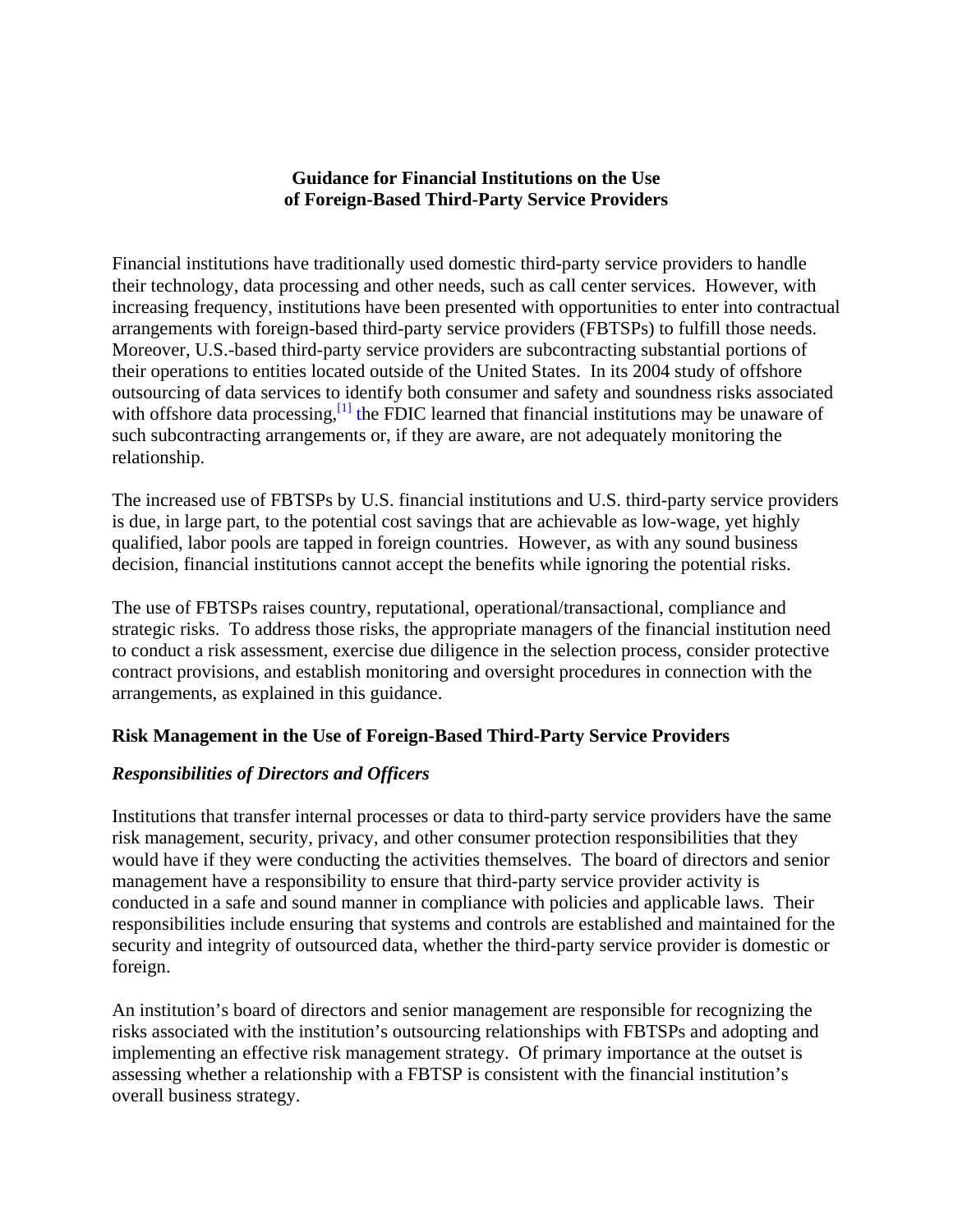Before a financial institution executes a contract with a FBTSP, it should assess the associated risks, exercise appropriate due diligence and consider various contract issues, including choice of law and jurisdictional matters. In order to properly oversee the risks of the outsourcing relationship, including country and compliance risks, the financial institution should have in place sufficient risk management policies, performance monitoring and oversight processes, legal and technical expertise, and access to critical information. Risk management includes the following: the ability to address the exposure introduced by the relationship with a FBTSP; and appropriate contingency plans and exit strategies to ensure continued access to critical information, as well as service continuity and resumption in the event of unexpected disruptions or restrictions in service resulting from transaction or country risk developments.<sup>[2]</sup>

#### **Risk Categories**

### *Country Risk*

Country risk is the exposure to the economic, social and political conditions and events in a foreign country that may adversely affect the ability of the FBTSP to meet the level of service required by the arrangement, resulting in harm to the financial institution. In extreme cases, this exposure could result in the loss of data, research and development efforts, or other assets. Contracting with a FBTSP exposes a financial institution to country risk, a unique characteristic of these arrangements. Managing country risk requires the ability to gather and assess information regarding a foreign government's policies, including those addressing information access, as well as local political, social, economic, and legal conditions.

## *Reputational Risk*

Reputational risk is the risk that potential negative publicity about a financial institution's business practices will cause a decline in the customer base, costly litigation, or the loss of revenue. A financial institution's reputation, particularly the level of trust afforded to it by customers, consumers, and counterparties, can be seriously tarnished due to perceived or real breaches in its ability to conduct business securely and responsibly. Financial institutions are also responsible for risks associated with the activities of FBTSPs with which they contract. For example, deficiencies in security and privacy policies that result in the release of customer information by a FBTSP may cause damage to the financial institution's reputation.

#### *Operational/Transactional Risk*

Operational/transactional risk is the risk of incurring a financial loss because of various types of human or technical error and fraud. Operational/transactional risk arises from fraud, processing errors, systems disruptions or other unanticipated events that impact the financial institution's ability to deliver timely products or services. This risk is evident in each product and service offered. Operational/transactional risk includes the risks associated with the failure of communications, transportation or data processing, such as the breakdown of some components of the hardware, software or communication systems; internal control system deficiencies;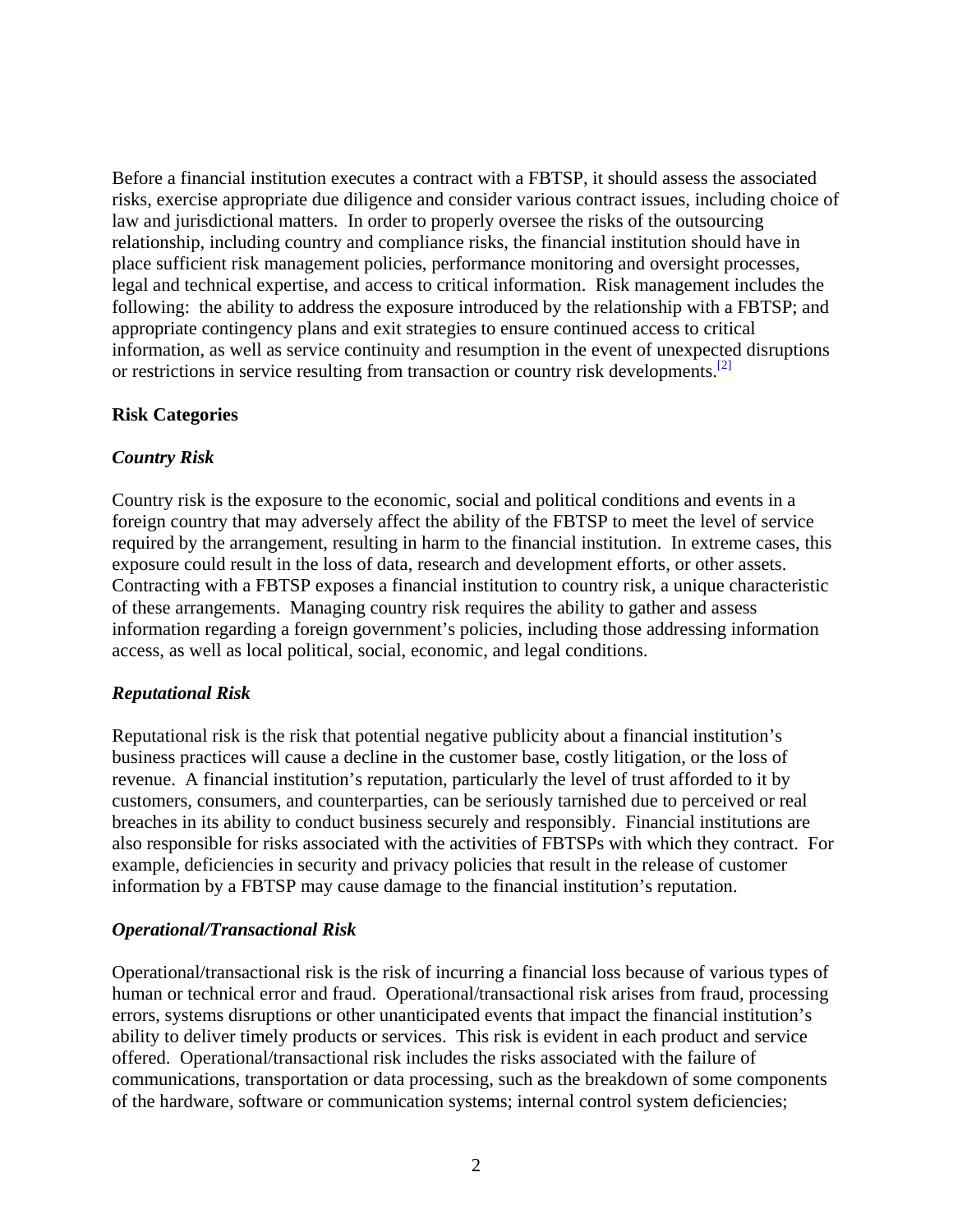human errors; or management failure. As a result, the financial institution could experience delays or disruptions in processing, clearing, and settling retail payment transactions. The level of operational/transactional risk is affected by the structure of the financial institution's processing environment, including the types of services offered and the complexity of the processes and supporting technology.

The key to controlling operational/transactional risk is by adopting effective polices, procedures, and controls to meet the new risk exposures introduced by the relationship with a FBTSP. Basic internal controls, including background checks, segregation of duties, dual controls, and reconcilements, remain important. Information security often represents the most significant control area requiring additional procedures, tools, expertise, and testing. Institutions should determine the appropriate level of security controls, including the use of encryption, based on their assessment of the sensitivity of the information to the customer and the financial institution and the financial institution's risk tolerance level.

As part of its assessment of operational/transactional risk, the financial institution needs to determine the frequency with which it should obtain backup files and updated escrow agreements to the application source code from the FBTSP.

# *Compliance Risk*

Compliance risk assessment is intended to ensure that the financial institution's arrangement with a FBTSP does not interfere with the institution's compliance with applicable U.S. laws and regulations. This assessment includes the financial institution's compliance with applicable consumer protection, privacy, and information security laws and regulations, as well as requirements concerning accessibility and retention of records, such as in the Bank Secrecy Act.<sup>[3]</sup> Institutions engaging FBTSPs should also familiarize themselves with the national sanctions and embargo programs of U.S. Department of the Treasury's Office of Foreign Assets Control (OFAC), $^{[4]}$  and restrictions on the commercial exportation of encryption.<sup>[5]</sup> In addition, the financial institution should consider the potential impact of foreign data privacy laws or regulatory requirements, how they differ from U.S. privacy laws and regulations, and any operational procedures necessary to address those conflicts.[6]

## *Strategic Risk*

Strategic risk is the risk associated with the financial institution's future business plans and strategies. This risk category includes plans for entering new business lines, expanding existing services through mergers and acquisitions, and enhancing infrastructure (e.g., physical plant and equipment, information technology and networking). Managing strategic risk requires financial institutions to develop strategic plans to grow market share through new products and services, while managing additional research and development, marketing, and operational costs. Strategic risk assessment involves a planning process that demonstrates an understanding of the risks, appropriate procedures to mitigate those risks, and the financial institution's capability to provide the service.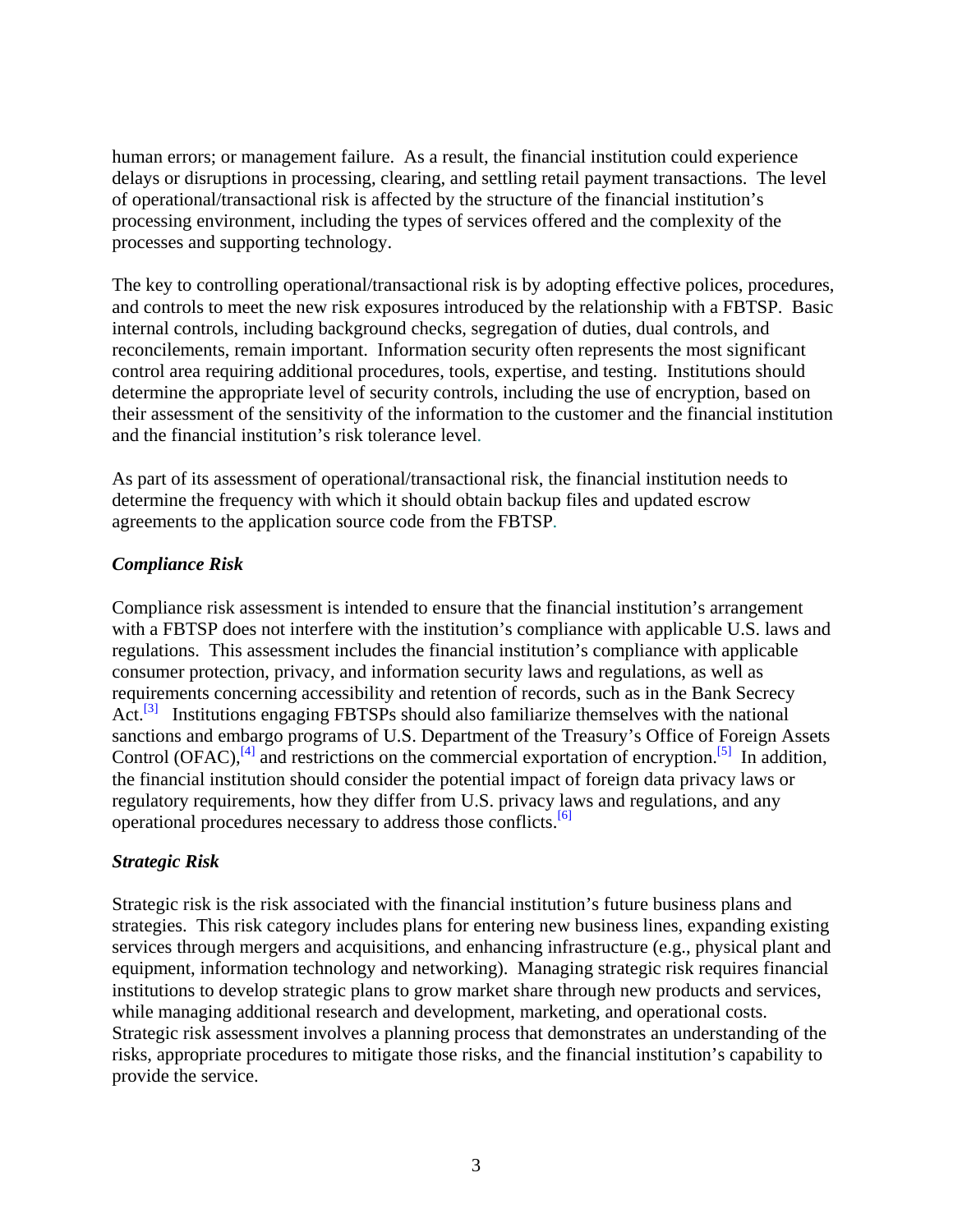### **Risk Management**

### *Due Diligence*

Selecting a FBTSP begins with management applying the same level of due diligence it applies when initiating a domestic outsourcing arrangement. An appropriate level of due diligence includes an evaluation of the FBTSP's financial condition, references, and recent audit reports. However, in this context, due diligence also should include an evaluation of the potential impact of the foreign jurisdiction's laws and legal environment, regulatory requirements, local business practices, and accounting standards, as well as the degree to which any rapid decline in the local economy, or political stability, would affect the FBTSP's ability to meet the financial institution's servicing needs. The due diligence should consider the parties' respective responsibilities in the event changes in the law or regulations of the United States or the foreign country make it difficult or impossible for the FBTSP to fulfill the contract.

### *Contracts*

Any contract between the financial institution and a FBTSP should address the risk factors identified during the financial institution's risk assessment and due diligence processes. In addition, the Bank Service Company Act<sup>[7]</sup> requires the financial institution to advise the FDIC that it has entered into a contract with a third-party service provider, including one located outside the United States, within 30 days of doing so. $[8]$ 

*Privacy.* Management must seriously consider the inclusion of provisions that will protect the privacy of customers and the confidentiality of records given U.S. law and regulations. For example, FDIC regulations call for third-party service provider contracts to include provisions requiring the third-party service provider to implement procedures that meet the objectives of the customer information security guidelines.<sup>[9]</sup> In this connection, the financial institution should consider the inclusion of requirements that the FBTSP notify the financial institution in the event of an unauthorized access to data or other information security-related events. In addition, the financial institution may wish to include provisions about the FBTSP's obligation to preclude disclosure of any customer information to nonaffiliated third parties other than as permitted under U.S. privacy laws, and to use the information only to provide those services described in the contract.<sup>[10]</sup>

*Examination of a FBTSP*. Arrangements with FBTSPs should always be established in a way that permits the FDIC to access facilities and examine the services performed by the FBTSP pursuant to the Bank Service Company Act. Moreover, the financial institution should not share FDIC examination reports with either a foreign regulatory authority or a FBTSP without the FDIC's express written approval. Contracts establishing relationships with FBTSPs should permit the enforcement of such arrangements in all jurisdictions in which they are intended to apply.

*Choice of Law.* As part of its risk assessment, a financial institution should carefully consider whether it wants U.S. law or the law where the FBTSP is located to apply in the resolution of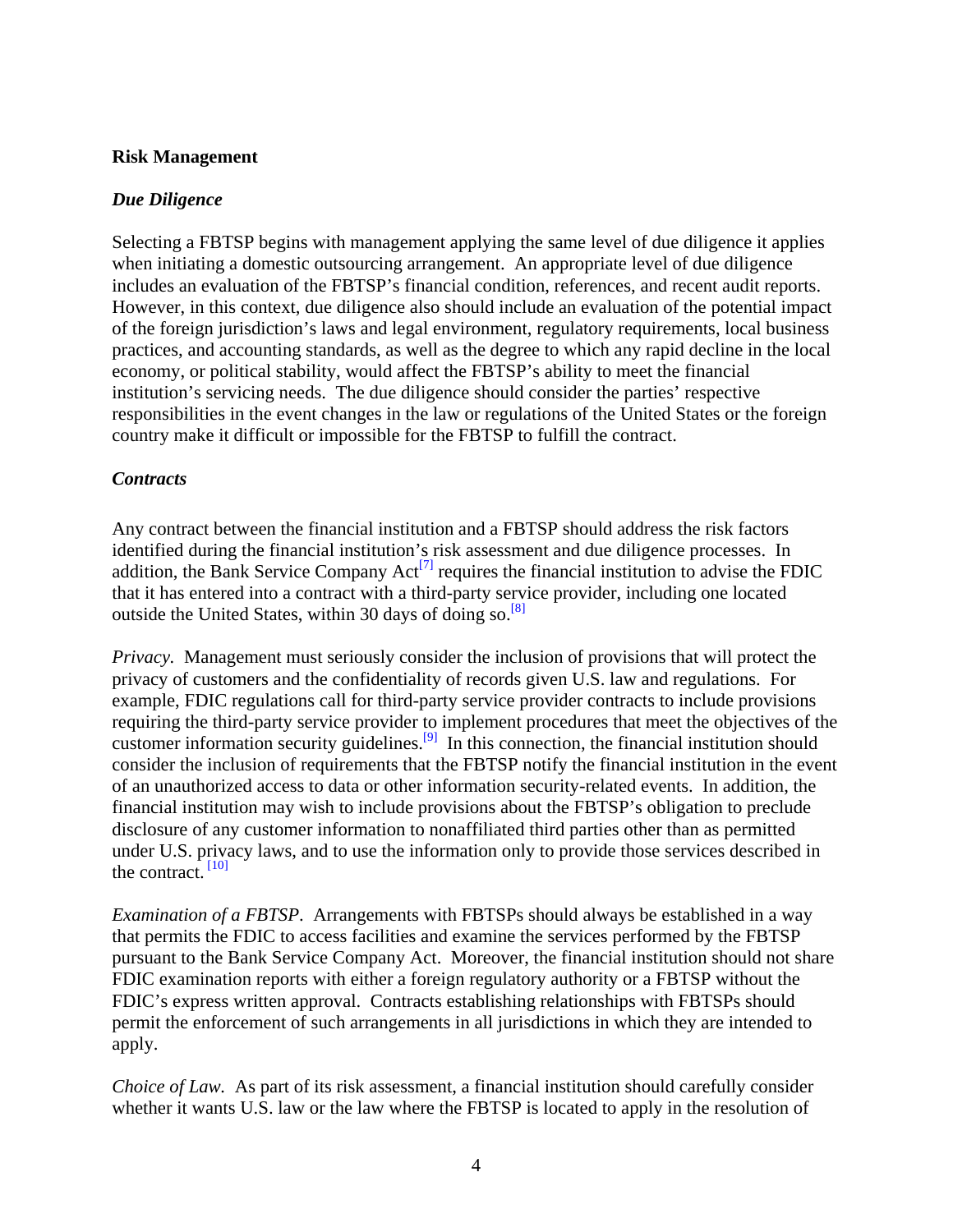contract disputes or other legal issues between the parties. Any contract with the FBTSP might include choice of law and other provisions that specify which law is to apply and the court system in which disputes will be heard. Those provisions will assist the financial institution in maintaining continuity of service, access to data, and protection of customer information. In this regard, institutions should consider carefully the impact of any provision in an agreement presented by the FBTSP that states that the FBTSP has no presence or conducts no business within the United States.

In addition, those contract provisions may be subject to interpretation by foreign courts applying local laws. Those laws may not recognize choice of law provisions, or differ from U.S. law with respect to what they require of financial institutions or the degree to which they protect customers. Any analysis of local law obtained as part of a financial institution's due diligence from counsel experienced in that country's laws might include a discussion about the enforceability of all aspects of any contract, including choice of law and jurisdictional provisions.

*Ownership of Information and Intellectual Property*. It is appropriate that any agreement with a FBTSP require that all data transferred to the FBTSP remain the property of the financial institution, regardless of how the data are processed, stored, copied, or reproduced, and that the data be returned to the financial institution upon termination of the contract. In addition, service agreements should contain provisions that protect the financial institution's rights in any intellectual property such as design, graphics or code created by the FBTSP in order to meet the requirements of the agreement.

## *Monitoring and Oversight*

When an arrangement with a FBTSP has been established, a financial institution should monitor both the FBTSP and the conditions within the country in which it is located. Among the areas to be considered in developing an oversight program are the FBTSP's:

- $\triangleright$  level of performance,
- $\triangleright$  financial condition,
- $\triangleright$  data security procedures,
- $\triangleright$  business recovery plans and testing,
- $\triangleright$  adequacy of insurance coverage, and
- $\triangleright$  compliance with applicable laws and regulations.

The financial institution should arrange to receive and evaluate any reports prepared by independent outside auditors and the FBTSP's staff as well as any reports prepared by its own auditors.<sup>[11]</sup> In addition, the financial institution should monitor economic and governmental conditions within the country in which the FBTSP is based in order to determine whether changes in those conditions are likely to adversely affect the ability of the FBTSP to perform under the arrangement.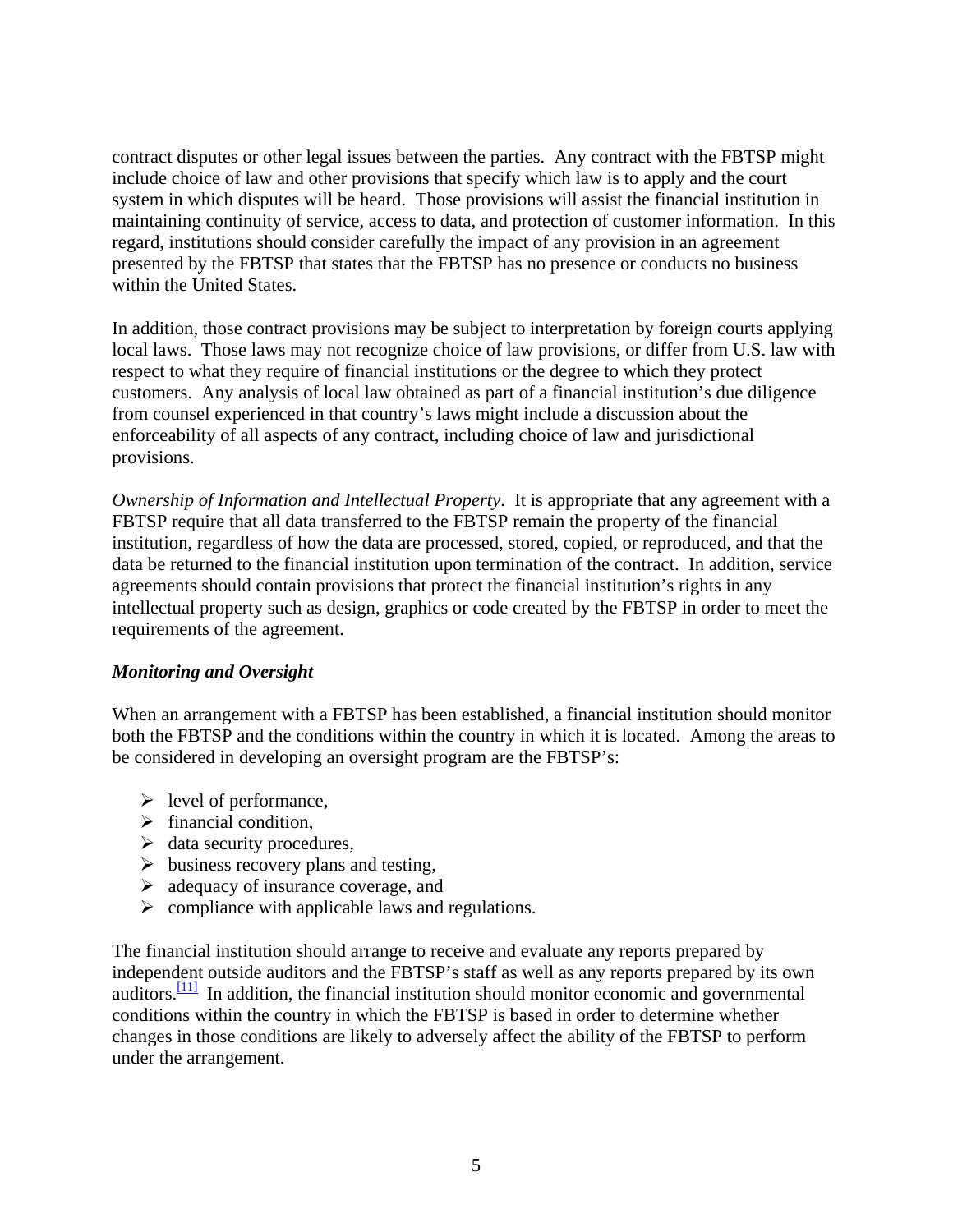### *Undisclosed Foreign-Based Subcontracting Arrangements*

Undisclosed foreign-based subcontracting arrangements occur when a domestic third-party service provider subcontracts all or part of the work for a financial institution to an offshore company without prior notice to or consent from the financial institution. Third-party service provider contracts often permit subcontracting. However, the transfer of data overseas without any notification to the financial institution may increase risk in an outsourcing relationship.

Standard Federal Financial Institutions Examination Council (FFIEC) examination procedures include a review of outsourcing arrangements to determine whether:

- subcontracting is employed either under or outside the terms of the contract;
- the financial institution is aware of the subcontracting and the vendor's location; and
- the financial institution has procedures for monitoring all outsourcing arrangements to ensure adequate controls are in place or the third-party service provider has proper procedures and controls to monitor its subcontracting arrangements.

The financial institution should consider including contract provisions that require a third-party service provider to notify the financial institution of and obtain approval for changes to significant subcontracting relationships, whether the subcontracted entity is domestic or foreignbased. Further, contract provisions allowing the financial institution to monitor the primary contractor's risk management activities related to foreign-based subcontractors should be considered.

#### *Access to Information*

A financial institution should not establish an arrangement with a FBTSP located in any jurisdiction in which local laws or regulations or administrative procedures would interfere with the FDIC's full and complete access to data or other relevant information as required by the Bank Service Company Act. Any analysis of local law obtained from counsel experienced in the law and practices of that jurisdiction might include a discussion as to whether there are any provisions or practices, including data transfer restrictions that would impair the FDIC's access to information or ability to examine the financial institution's operations.

Critical data or other information related to services provided by a FBTSP to a financial institution must be readily available at the financial institution's U.S. office(s). A financial institution must maintain, in the files of a U.S. office, appropriate documentation to support all arrangements with FBTSPs. Appropriate documentation typically includes a copy of the contract establishing the arrangement, supporting legal opinions, due diligence reports, audits, financial statements, performance reports, and other critical data or information, including any related transactions.